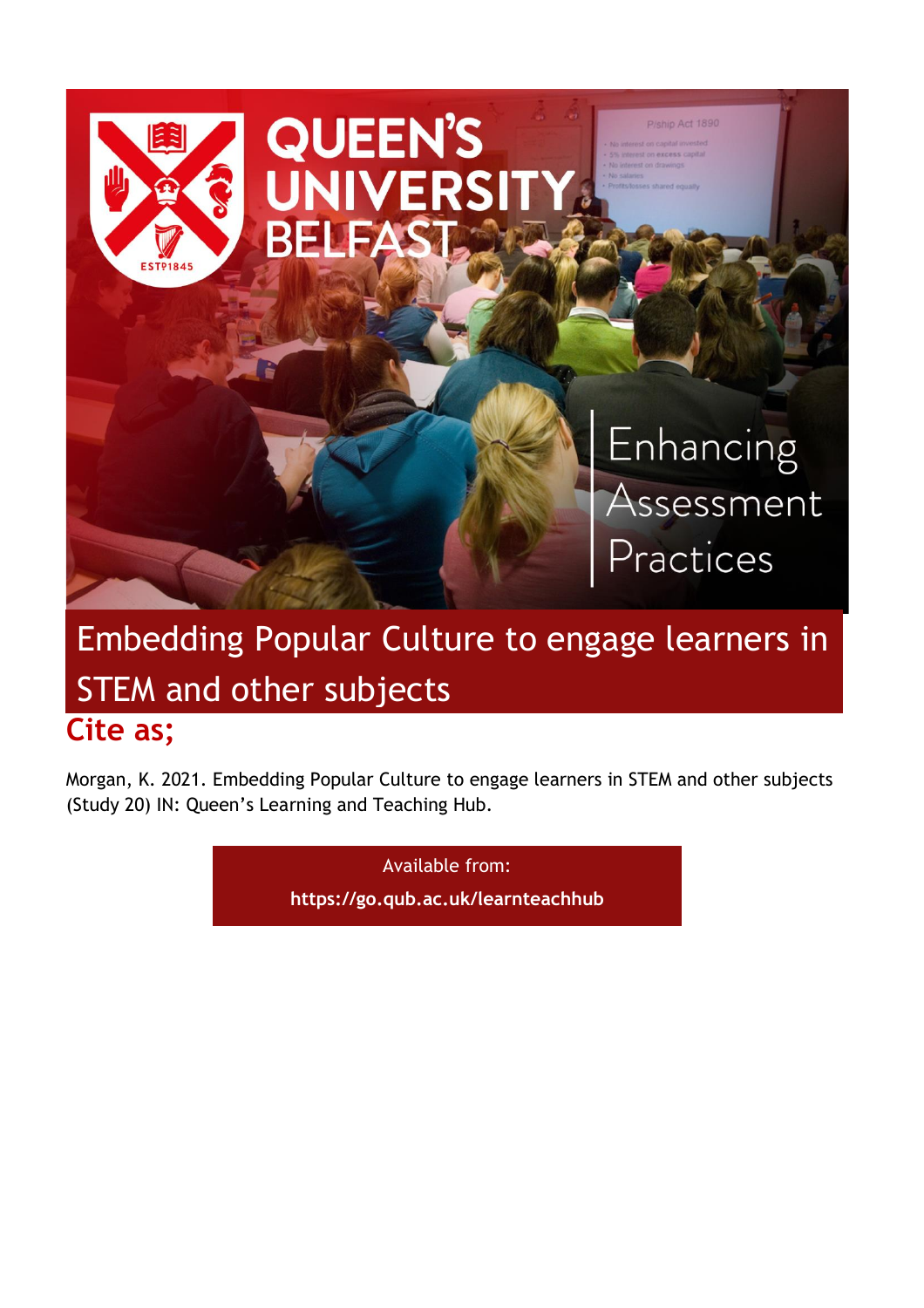### **Description | What was done?**

Popular culture has been included in teaching resources for a significant period of time, though literature indicates that it is more common in the Arts and Humanities than in Science, Technology, Engineering and Mathematics (STEM) disciplines (Peacock et al., 2018). The appearance of STEM topics in television and movies has been credited with motivating students to further their study in STEM subjects (STEMeducationworks.com). Given this connection it makes sense to seek to drive student engagement by having some of those entertainment media appear within our STEM classes. Using Popular Culture to make teaching more engaging is a topic which has been widely discussed (Benson & Chik, 2014; Clapton, 2015; Clauss, 2009; Skluzacek et al. 2010; Dune et al. 2016). In fact, the use of literature, art and music have been to supplement teaching Chemistry is extensive (Dietrich et al., 2021) and this includes jazz (Crowther & Davis, 2013), opera (André 2013; Cobb 2013), as well as works by Agatha Christie (Southward et al. 1992), Shakespeare (Kloepper, 2015) and even James Bond novels (Last, 1992). This resonates personally with the author, harking back to student days and Physical Organic Chemistry lectures with Professor A.P. de Silva at Queen's University Belfast where an analogy of James Bond was utilized to describe molecular sensors. This clearly worked since the concept is still understood and the analogy vividly remembered almost twenty years later.

Television has also been influential in similar ways (Dietrich et al., 2021). The current Case Study is primarily inspired by watching the popular animated sitcom, The Simpsons. A body of work that began more than a decade ago, this is a topic which considers the contribution of Popular Culture in STEM Learning, but also in other disciplines. Some of these ideas have been presented to general audiences at outreach events and QUB Development Week activities since 2018, while some of the specific examples have been utilized in teaching content for undergraduate courses on Mathematics, Thermodynamics and Sustainable Energy since 2011. Some of these lectures can last for two hours and so it can be challenging for both faculty and students to remain engaged and enthusiastic, particularly when the subject matter has a deep theoretical foundation, as is the case for topics such as thermodynamics and mathematics. The need to maintain student concentration for the duration of lessons can be enhanced using relatable materials which are also relevant to the subject matter. This aspect remained just as important, if not more so, during the periods of remote online teaching and isolation of students. While still attempting other means to break up the content (e.g. suitable break periods broadcasting popular music to the online classroom) the use of Popular Culture to pique interest at various points throughout the lectures was of substantial benefit both to the students and indeed to myself when it often felt like lecturing into an abyss of initials icons on MS Teams.

### **Motivation and Aims**

INSPIRED BY QUIZZES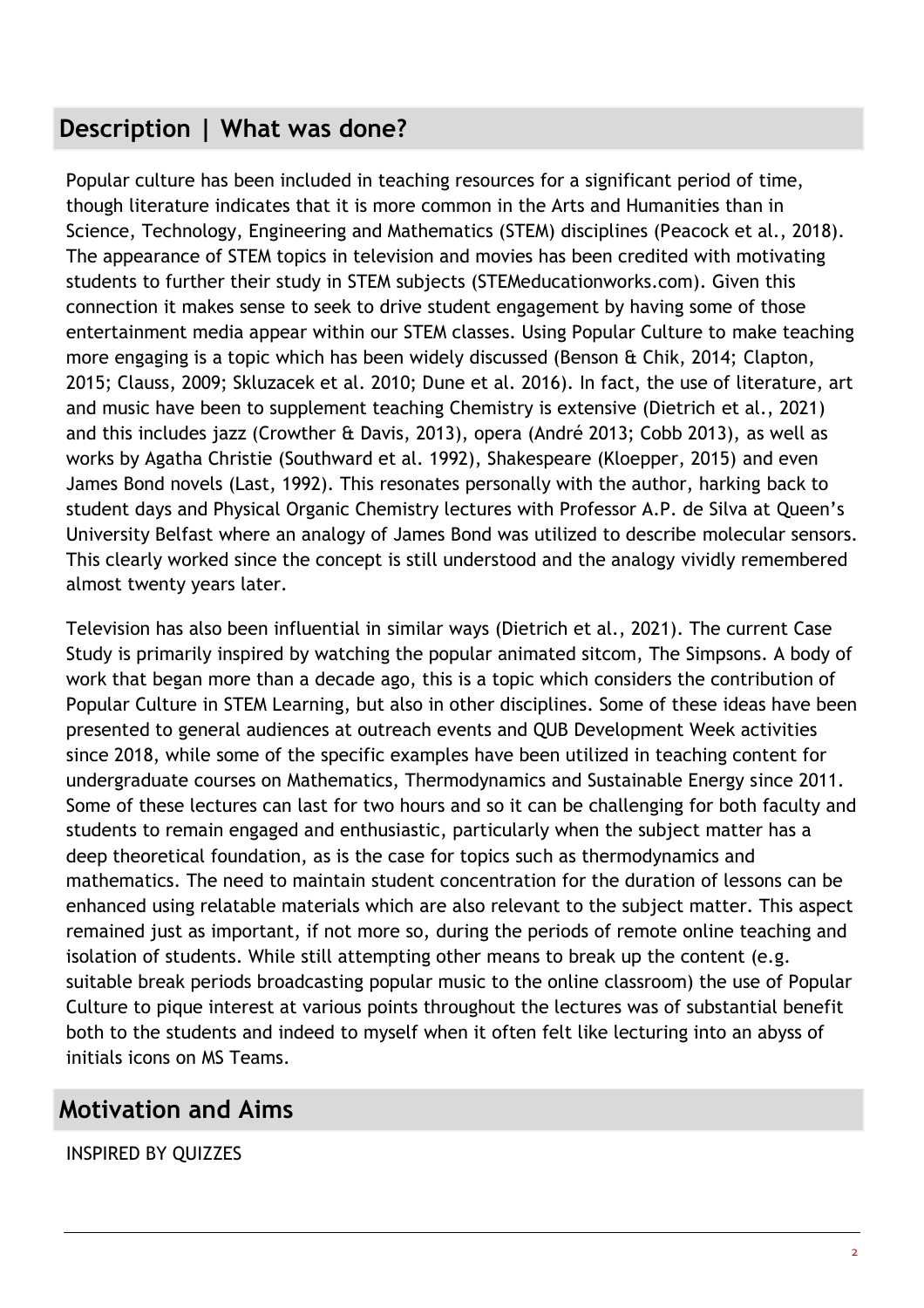As a child, many traditional quiz shows broadcast in the UK and Ireland such as University Challenge (similar to College Bowl in USA), Blackboard Jungle, Mastermind or Fifteen to One seemed to be at the highest intellectual level, often causing frustration and disenfranchisement when unable to answer some of the questions. It was not just about knowing the answer but also a frustration at the pace and intensity of these formats that meant there was no opportunity for learning. Such feeling was perhaps magnified by the sometimes clinical and often blunt delivery by the hosts. The evolution of entertainment quiz shows, some of which use comedians as hosts as well as celebrities as panel guests/contestants changed this. Perhaps one of the better-known examples of this is QI (Quite Interesting), formerly presented by Stephen Fry and more recently by Sandi Toksvig who, while still asking difficult questions, often offer some detailed explanations thereby allowing the viewer the opportunity to learn more effectively while also being entertained. There is perhaps a comparison with the evolution of University level teaching. When lectures were delivered as a monologue often with limited opportunity for student interaction thereby making attempts to engage challenging, learning was more agentic (Dune et al., 2016). This would result students attempting to recall what was said in a lecture during independent study time. If a lecture was not particularly engaging, then this would make these attempts to understand more challenging. In much the same way as Television Quizzes have evolved so too has the lecture, where often faculty will feel like entertainers as much as educators in order to drive student engagement and, hopefully, aid student recollection for that independent study time.

Regarding the appearance in STEM in Popular Culture, Pointless is a TV show where the lowest scoring answer wins with the goal to get a "Pointless" answer, i.e. one which is correct but that none of the survey respondents had managed to answer. One favorite topic is the Periodic Table and can lead to some healthy competition to get the best answers. As such, such platforms may be able to inspire and motivate learning in current students at all levels, and not just exclusively to Chemistry. This type of entertainment can also aid with attracting a wider audience while such formats can easily be integrated into teaching methods which can be engaging and stimulating (Dietrich et al., 2021; Clapson, 2020; Skluzacek, 2010). This could take on the format of pop Quizzes during lectures/classes thereby making them more enjoyable but also instilling a motivation in students to score the best answer. The psychology of using Popular Culture to educate is certainly not a new phenomenon, particularly in early years education; consider The Wombles as a medium to teach the importance of reduce, reuse and recycle, for example. The use of specific examples of Popular Culture to aid scientific learning at higher levels has also been reported previously (Clauss, 2014), including Jurassic Park (Crichton, 1990; Hollis, 1996). As previously reported (Hollis, 1996), this provided an opportunity to highlight the multidisciplinary nature of science, aspects of organic chemistry to High School students. One aspect which could be added, particularly if teaching at University, is to challenge the students to assess the feasibility of the science; i.e. is it actually possible to extract and clone from geologically ancient DNA preserved in amber? The answer is likely not and there is research to confirm this since DNA will not survive for millions of years as depicted in the book and movie (Austin et al.; 1997). But this does provide the opportunity to task students to undertake an evidence based assignment researching literature and present their own conclusions.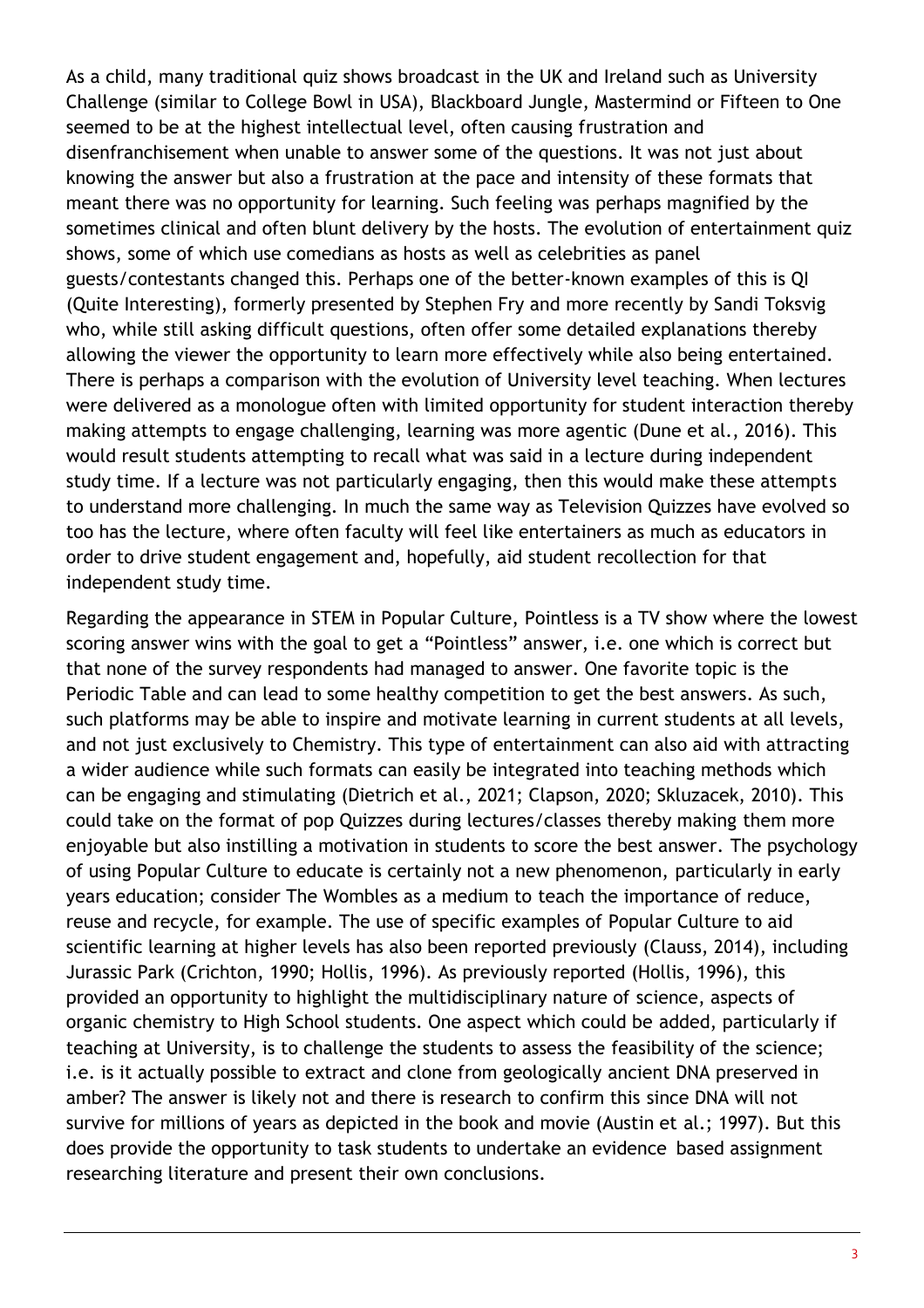There is also the opportunity to discuss research ethics; in Jurassic Park Dr Ian Malcolm (played by Jeff Goldblum) states "your scientists were so preoccupied with whether or not they could, they didn't stop to think if they should". Perhaps even the scene of Pete Venkman (played by Bill Murray) in Ghostbusters (1984) conducting a dubious electroshock experiment with two volunteers could be utilized to highlight issues around ethics in research as well.

### **Methodology**

#### THE SIMPSONS IN CHEMICAL/SCIENCE EDUCATION

It was through watching one of these prime-time quiz/entertainment shows were the inspiration for this commentary originated. The question "Where was former UK prime minister Tony Blair born?" was asked. The answer, I knew, was is Edinburgh. But then I realized where I had gained such knowledge; an episode of The Simpsons (The Regina Monologues, 2004) where the family visit the UK and this piece of trivia is imparted by Tony Blair himself upon greeting at the airport. Given that I had managed to recall this information I wondered what other ways learning could be enhanced through Popular Culture and specifically The Simpsons.

While The Simpsons have occasionally covered a range of historical and literature references such as Joan of Arc and Hamlet (Tales from the Public Domain, 2002) and Ulysses (In the Name of the Grandfather, 2009) which might serve as initial inspiration for some to pursue further study in the areas of history or literature, it has also regularly covered a number of scientific topics. For example, while visiting The Giant's Causeway (In the Name of the Grandfather, 2009) we are informed that the causeway was formed as the result of a volcanic eruption. The concept of carbon dating was also introduced (Lisa the Skeptic, 1997) while some of the major events in the history of nuclear physics was summarized in a science fair diorama (Fat Man and Little Boy, 2004). Furthermore, there is reference to nuclear physics/atomic structure with the mention of "The Boring World of Niels Bohr" (I am Furious (Yellow), 2002). Genetically modified foods/plant hybrids have also been highlighted on several occasions (E-I-E-I-(Annoyed Grunt), 1999; The Man Who Grew Too Much, 2014). Additionally, when teaching Mathematics there are a number of lighthearted moments that can be used to reinforce learning; for instance, " $J$ -1 23 Σ π... and it was delicious" (Mathlete's Feat, 2015) alludes to the use of i in complex numbers (i.e., I ate some pie… and it was delicious) while there is also the use of ASCII to spell "Frink Rules" (Treehouse of Horror VI, 1995).

Furthermore, Faraday's Constant and The Speed of Light also feature in one episode (Dark Knight Court, 2013). The instant recall of such values by Mr Burns and Comic Book guy serve as a reminder of how well students should recall their own relevant constants. Further detailed examination is discussed elsewhere (Halpern, 2007). These examples are by no means an exhaustive list and each provides an opportunity to aid knowledge retention by providing some light hearted relief from what can otherwise be quite tedious teaching material. In fact, most of these examples are a regular feature of the author's own teaching content for Mathematics and Thermodynamics.

Some further useful examples that can be used for teaching Chemistry also include an episode in which Lisa has developed a perpetual motion machine which keeps getting faster and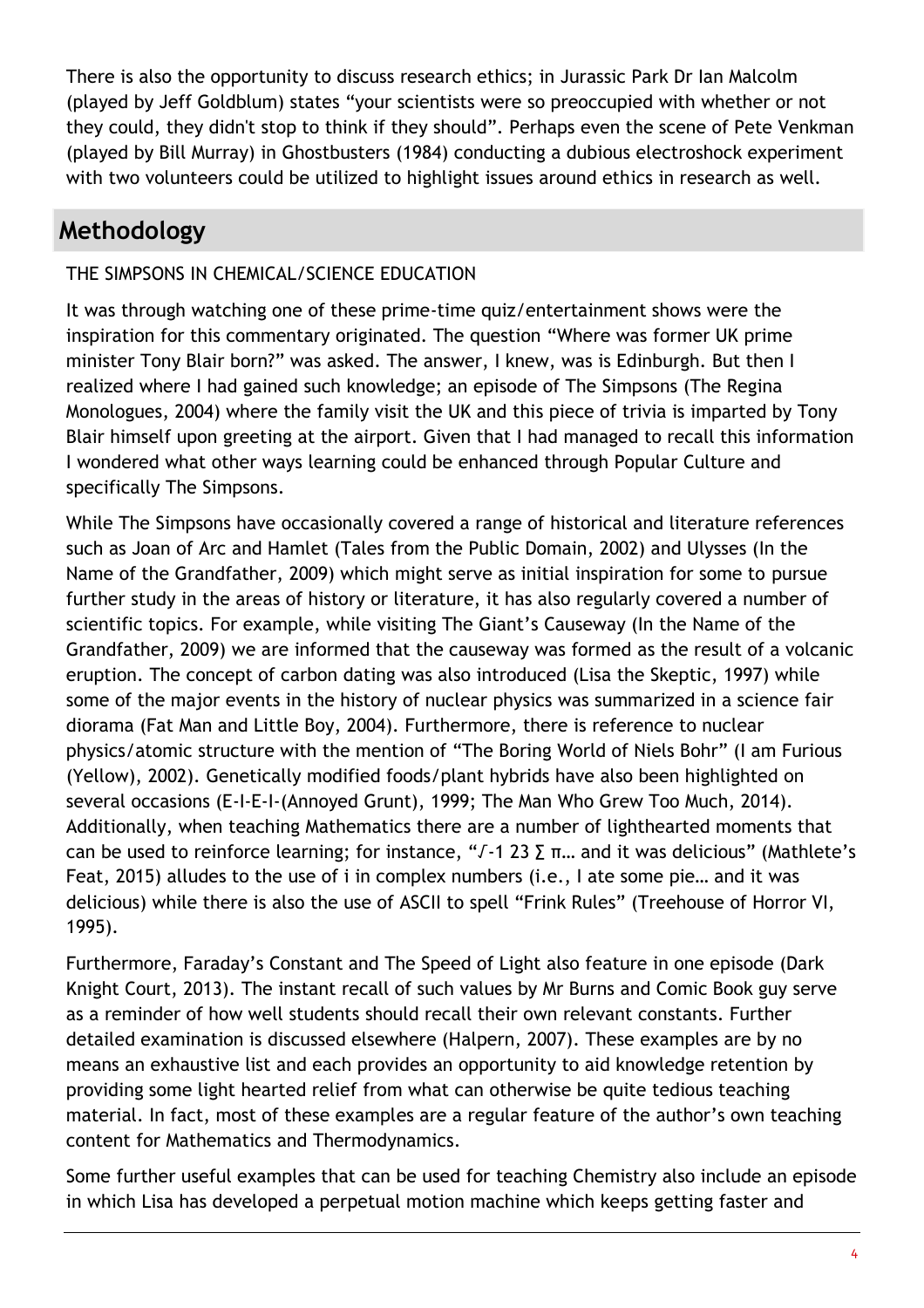faster (The PTA Disbands, 1995). This provides the opportunity for Homer to declare that they "obey the Laws of Thermodynamics". As such this is a way in which teaching the Laws of Thermodynamics can be reinforced. Such a machine is contrary to these laws which state that energy cannot be created or destroyed, but rather converted from one type of energy to another. Consequently, a perpetual motion machine that does not suffer losses (and in this case gains momentum) is not possible if one considers the Laws of Thermodynamics.

In terms of calculations it has also been useful to refer to Mr Burns' metric trap where a 1000g weight is dropped on Homer. Much to Mr Burns' disappointment, the weight has little effect on Homer, leading Mr Burns to state that it "sounded larger when I ordered it…." (Who Shot Mr Burns (Part 1), 1995). This is an opportunity to instill the importance of units to students in that the size of any number can only truly be determined when the units are also considered. This is very important aspect when teaching, for example, Equations of State in Thermodynamics; there are various equations and in some cases several ways in which these equations can be written. It is critical for the learning outcomes in this instance that the students know to take time and ensure that they are using any provided data with the correct units in a chosen equation, as well as identifying the times when data may have to be converted to the correct units to be used in an equation. Again, these various examples for Thermodynamics and importance of units are regularly used at various points in the author's teaching content and the importance of units reiterated with the story of the 1999 Mars Climate Orbiter. This NASA mission resulted in the complete destruction of the Orbiter and failure of the mission as the contractor did not use the proscribed SI unit format and only communicated numbers to the software expecting the values in the correct units; thereby resulting in significant miscalculations which caused the loss of \$125M worth of equipment (Grossman, 2010).

Several aspects related to the environment have also been raised in some episodes including an oil spill (Bart After Dark, 1996), pollution (The Simpsons Movie, 2007), alternative fuels/sustainable energy (The Squirt and The Whale, 2010). Perhaps the most interesting concept here is if we consider the current global interest in combating plastic waste, particularly in the oceans. While many rightfully point to Sir David Attenborough and Blue Plant II as a major catalyst for this long overdue interest in reducing plastic waste, The Simpsons highlighted the same issue nearly 20 years previously (The Old Man and The Lisa, 1997). In terms of sustainability, there are other Popular Culture references which have been drawn on for lectures; for example, in Back to The Future II when Doc Brown refuels with waste from a bin and the fact that Monster's Inc drew inspiration from the 1970s oil crisis and the pursuit of alternate energy sources that arose from that. These examples have all been used by the author for content related to the environment and sustainable energy.

#### **CONCLUSION**

The above discussion is intended to highlight the potential of Popular Culture as an important supplementary role to education. Examples used personally for delivery teaching have been discussed as have some of the anonymous feedback via TEQs which mentioned the use of Popular Culture. These are important points given the theoretical concepts that is often delivered and one of the major challenges is maintaining student engagement throughout a lecture. It seems that the inclusion of references to Popular Culture is a useful addition, by offering the students some relatable content which promotes concentration and perhaps also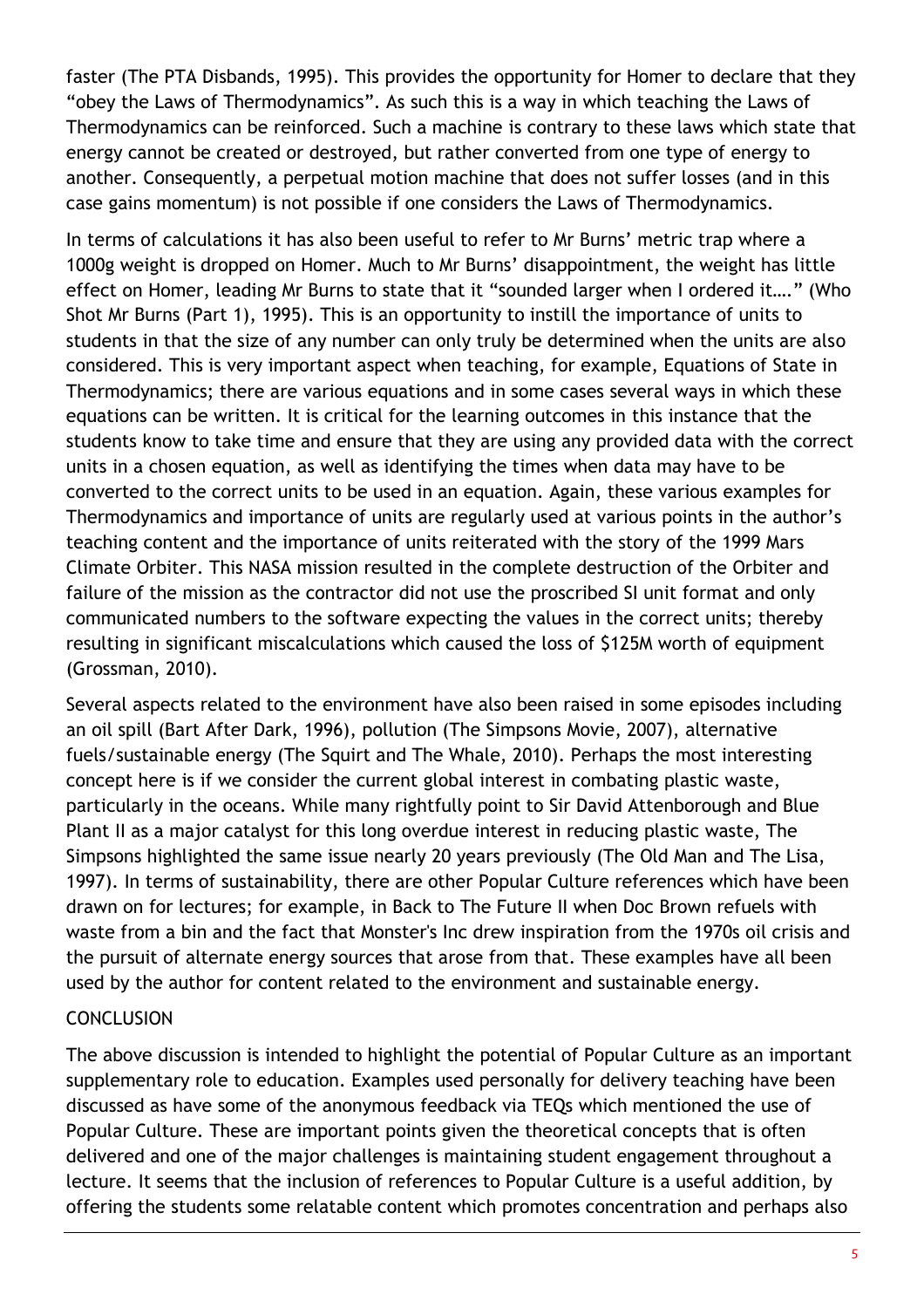enhances learning outcomes and knowledge retention. Besides, having some entertaining excerpts as part of a lecture also has the potential to improve and maintain attendance, particularly during full schedules and approaching deadlines for submissions; i.e. if the faculty member is enthusiastic and entertaining about the subject matter the students will be more likely to attend the scheduled classes. In the many trends, issues and challenges that came with the Covid-19 pandemic and indeed the constant evolution in the classroom/learning environment one key fact will remain; the need to connect with the audience and in ways that work for them. As such, the use of Popular Culture may well continue to be a useful educational resource that can help bridge this connection.

### **Literature Review**

N/A

# **Successes | Challenges | Lessons Learned**

One notable success after using GIFs and other media to reinforce the importance of units in calculations is when grading student work and there has been improved inclusion of units. It is further notable that students track the units through each step of calculation thereby ensuring that not only are the units included in the final answer, but that these units are also correct. A further success of this has been new colleagues who had attended Development Week activities (then as students) on this topic being inspired to take similar approaches, even in other disciplines.

It is worth noting that students themselves refer to the use of the Popular Culture in teaching materials. This has been evidenced over several years and a broad range of taught modules through the comments sections of Teaching Evaluation Questionnaires (TEQs). This is highly encouraging given that there was no leading questions or specific survey related to Popular Culture and students mentioned these within the standard framework of the TEQs. Some of the TEQ comments include:

#### "good use of media"

"incorporating videos made the lectures more interesting allowing you to keep focus"

"references to pop culture made the lectures more relatable and enjoyable"

"references to pop culture make the content more enjoyable to learn"

"lecturing style that was easy to listen to"

"made thermodynamics fun!"

"use of images/videos/gifs help brighten a heavy lecture and make content relatable"

The fact that such content has had this kind of impact reinforces the need to continue to engage with students to reflect upon and update the content as appropriate. Some of this content has been utilized for several academic years, so staying current in recent relatable media and Popular Culture will be necessary to continue to have impactful engagement and as such this is still very much an ongoing project. One way to do this is to engage with a range of stakeholders and social media can offer an opportunity to do this. One example is the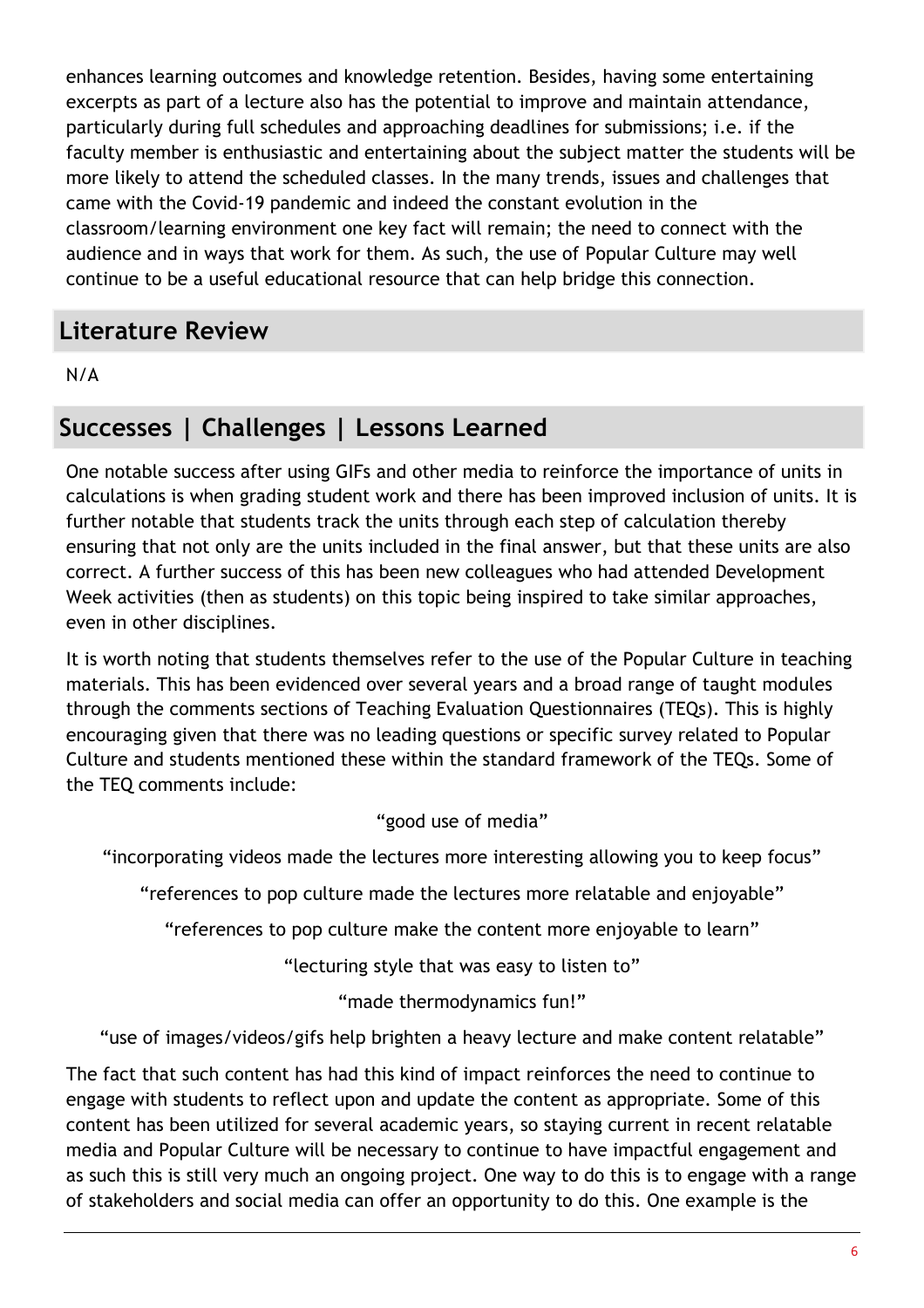Science Teachers Book Club (@sciencebookgrp) which suggests and discusses popular science books on a regular basis and so provides the opportunity to discuss the latest topics with peers and a wider audience.

One further impact has been students approaching after a Lecture commenting on Popular Culture references and discussing a new book or a movie which covers similar areas and drives some further discussion on the topic. These types of interactions have been particularly rewarding since it demonstrates that students are engaged and appreciative of the content but also it allows updating of content to include more recent Popular Culture references. One specific example comes to mind since it was mentioned on several occasions, both after Lectures and during some Outreach Events; the movie Dark Waters is inspired by a true story about an environmental lawsuit related to chemical contamination. The inclusion of such a story in teaching content in relation to chemical Health and Safety is possible as is reference to the book which originally told the story (Lyons, 2007). This also prompted memories of the movie Erin Brockovich which focuses on a similar lawsuit related to groundwater chemical contamination which again could be used in relation to Health and Safety teaching but also as background context for legislation where chemicals have become more regulated and, in some instances, banned entirely.

# **Scalability and Transferability**

As has been discussed in earlier sections, the concept of embedding Popular Culture to improve student engagement has been utilized for many disciplines (Peacock et al., 2018). Continued use of Popular Culture is possible and worthwhile in many disciplines and indeed those with those interests will be best placed to know the relevant materials. Immediately what comes to mind are movies like Finding Nemo, Twister, San Francisco, The Perfect Storm, The Impossible, Gorilla's in the Mist or Dante's Peak for Geography/Natural World Topics. Similarly, there is The Big Bang Theory or Young Sheldon for Physics. The great thing about all of these is that even if they are not accurate to the discipline this provides a learning opportunity; whether it's a discussion around misconceptions or even though an assignment were students are asked to critique the cultural references for scientific accuracy or some other purpose. It is anticipated that future work collaborating with colleagues in other disciplines to explore the use of Popular Culture more fully for learning would be a worthwhile exercise and the author encourages correspondence from any interested parties.

### **References**

André, J. P. (2013) Opera and Poison: A Secret and Enjoyable Approach ́To Teaching and Learning Chemistry. J. Chem. Educ. 90, 352.

Back to the Future II (1989), Universal Pictures, USA Bart After Dark, (1996) Season 8 Episode

5 of The Simpsons, Gracie Films and Twentieth Century Fox, USA,; TV Episode

Benson, P., Chik, A. (2014) Popular Culture, Pedagogy and Teacher Education, Routledge, Oxon, UK

Blackboard Jungle (1991 to 1997), RTE, Dublin, Ireland; TV Series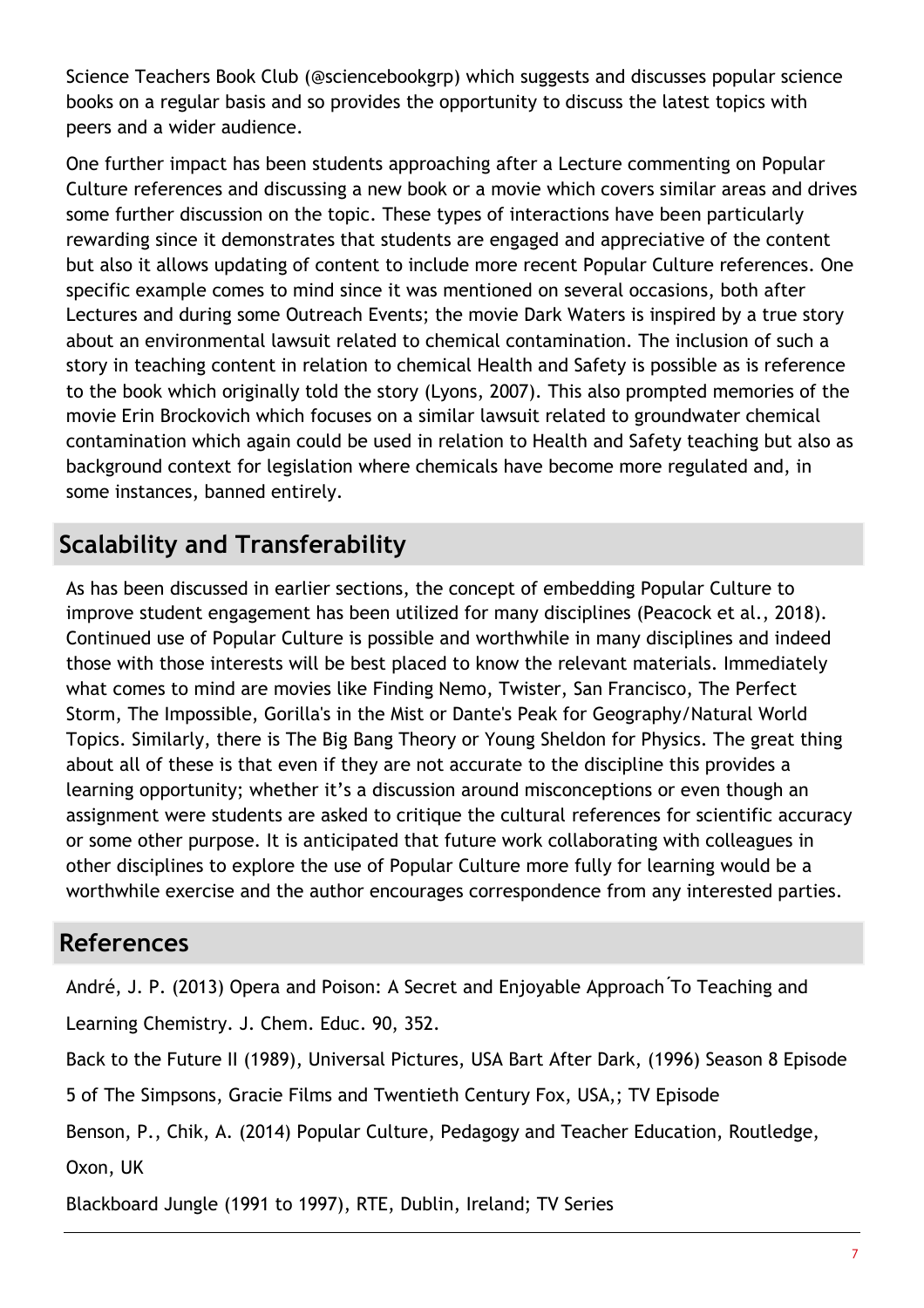Blue Planet II (2017), BBC Natural History Unit, UK; TV Miniseries

Clapton, W. (2015) Pedagogy and Pop Culture: Pop Culture as Teaching Tool and Assessment Practice Retrieved from **[https://www.e-ir.info/2015/06/23/pedagogy-and-pop-culture-pop](https://www.e-ir.info/2015/06/23/pedagogy-and-pop-culture-pop-culture-as-teaching-tool-and-assessment-practice/)[culture-as-teaching-tool-and-assessment-practice/](https://www.e-ir.info/2015/06/23/pedagogy-and-pop-culture-pop-culture-as-teaching-tool-and-assessment-practice/)** accessed 9 July 2019

Clauss, A.W. (2009) Using Popular Culture to Teach Chemistry. J. Chem. Educ., 2009, 86, 1223.

College Bowl, College Bowl Company in association with Richard Reid Productions, Florida,

USA, 1987 to present; TV Series

Clapson, M. L.; Gilbert, B.; Mozol, V. J.; Schechtel, S.; Tran, J.; White, S. (2020)

ChemEscape: Educational Battle Box Puzzle Activities for Engaging Outreach and Active

Learning in General Chemistry. J. Chem. Educ., 97, 125.

Cobb, C. The Chemistry of Lucrezia Borgia et al. In Characters in Chemistry: A Celebration of the Humanity of Chemistry; American Chemical Society: Washington, DC, 2013; Chapter 5, pp 61−72.

Crichton, M. (1990) Jurassic Park Ballantine Books, New York, USA

Crowther, G. J.; Davis, K. (2013) Amino Acid Jazz: Amplifying Biochemistry Concepts with

Content-Rich Music. J. Chem. Educ., 90, 1479.

Dante's Peak (1997), Universal Pictures, USA

Dark Knight Court (2013), Season 24 Episode 16 of The Simpsons, Gracie Films and Twentieth

Century Fox, USA; TV Episode

Dark Waters (2019), Focus Features, USA

Dietrich, N.; Jimenez, M.; Souto, M.; Harrison, A.W.; Coudret, C.; Olmos, E. (2021) Using Pop-Culture to Engage Students in the Classroom. J. Chem. Educ., 98, 896.

Dune, T.; Bidewell, J.; Firdaus, R.; Kirwan, M. (2016) Communication Idol: Using Popular Culture to catalyse active learning by engaging students in the development of entertaining teaching and learning resources, J. Uni. Teach. Learn. Pract., 13, 15. E-I-E-I-(Annoyed Grunt) (1999), Season 11 Episode 5 of The Simpsons, Gracie Films and Twentieth Century Fox, USA; TV Episode

Erin Brockovich (2000), Universal Pictures, USA

Fat Man and Little Boy (2004), Season 16 Episode 5 of The Simpsons, Gracie Films and

Twentieth Century Fox, USA; TV Episode

Fifteen to One (1988 to present), Channel 4, London, UK; TV Series

Finding Nemo (2003), Pixar, USA Ghostbusters (1984) Colombia Pictures, USA; Motion Picture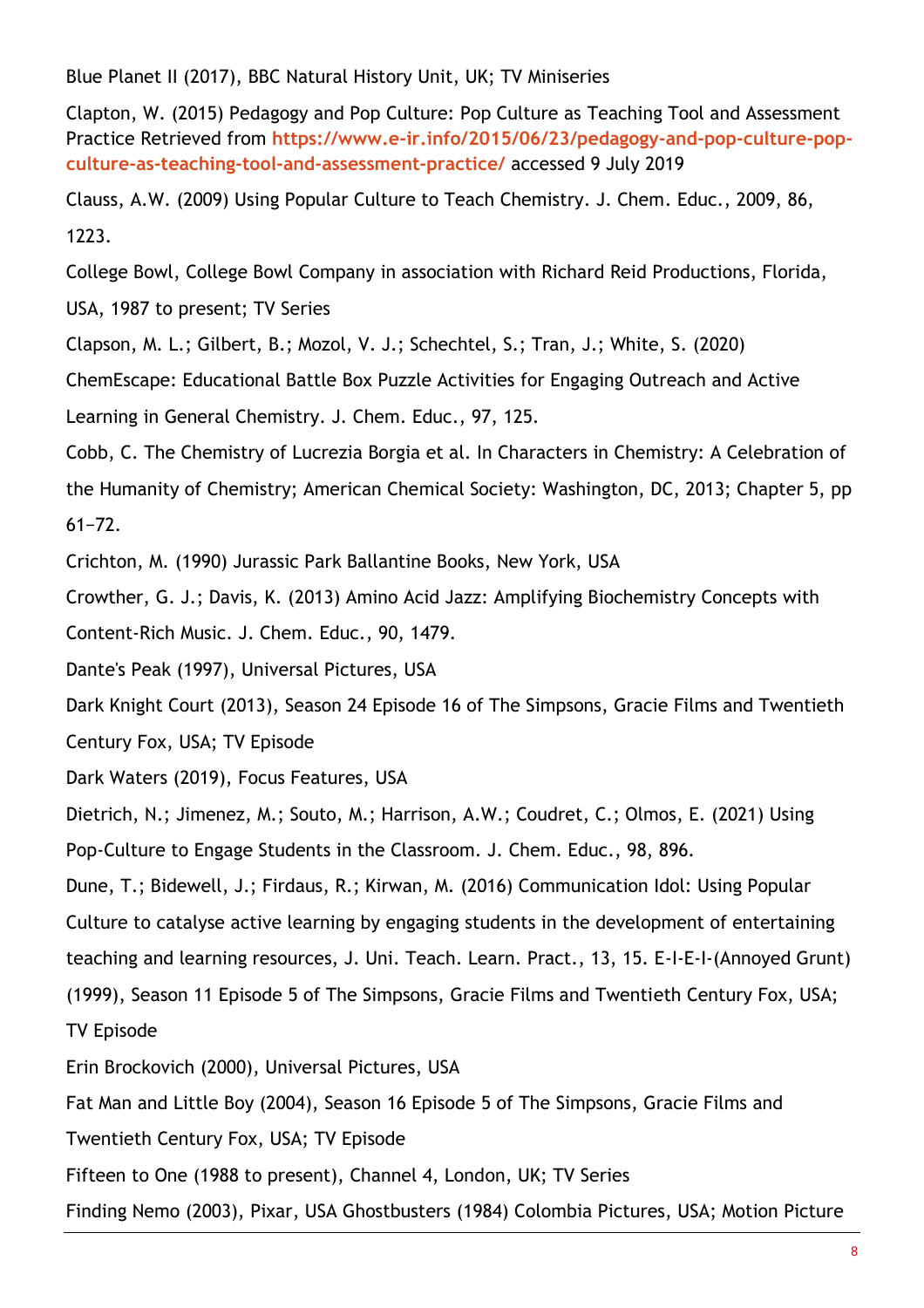Grossman, L. (2010) **<https://www.wired.com/2010/11/1110mars-climate-observer-report/>** (accessed on 6/1/22)

Gorillas in the Mist (1988) Universal Pictures and Warner Bros., USA Halpern, P. (2007) What's Science Ever Done for Us?: What the Simpsons Can Teach Us About Physics, Robots, Life, and the Universe, John Wiley & Sons, New Jersey, USA

Hollis, W. G., Jr. (1996) Jurassic Park as a Teaching Tool in the Chemistry Classroom. J. Chem Educ., 73, 61.

I am Furious (Yellow) (2002), Season 13 Episode 18 of The Simpsons, Gracie Films and Twentieth Century Fox, USA; TV Episode

In the Name of the Grandfather (2009), Season 20 Episode 14 of The Simpsons, Gracie Films

and Twentieth Century Fox, USA; TV Episode

Jurassic Park (1993), Universal Pictures, USA; Motion Picture

Kloepper, K. D. (2015) Bringing in the Bard: Shakespearean Plays as Context for Instrumental Analysis Projects. J. Chem. Educ., 92, 79.

Last, A. M. (1992) Chemistry and Popular Culture: The 007 Bond. J. Chem. Educ., 69, 206.

Lisa the Skeptic (1997), Season 9 Episode 8 of The Simpsons, Gracie Films and Twentieth

Century Fox, USA; TV Episode

Lyons, C. (2007) Stain-Resistant, Nonstick, Waterproof and Lethal: The Hidden Dangers of C8, Praegar, Westport, USA

Mathlete's Feat (2015), Season 26 Episode 22 of The Simpsons, Gracie Films and Twentieth

Century Fox, USA; TV Episode

Mastermind (1972 to present), BBC, London, UK; TV Series

Monsters' Inc. (2001), Pixar, USA

Peacock, J., Covino, R., Auchter, J.; Boyd, J.; Klug, H.; Laing, C.; Irvin, L. (2018) University

faculty perceptions and utilization of Popular Culture in the classroom, Stud. in High. Ed., 43, 601-613.

Pointless (2009 to present), Brighter Pictures, UK; TV Series

QI (2003 to present), Talkback Thames, London, UK; TV Series

San Francisco (1936), Metro-Goldwyn-Mayer, USA

Skluzacek, J.M.; Harper, J.; Herron, E.; Bortiatynski, J.M. (2010) Summer Camp To Engage

Students in Nutritional Chemistry Using Popular Culture and Hands-On Activities, J. Chem.

Educ., 87, 5, 492–495.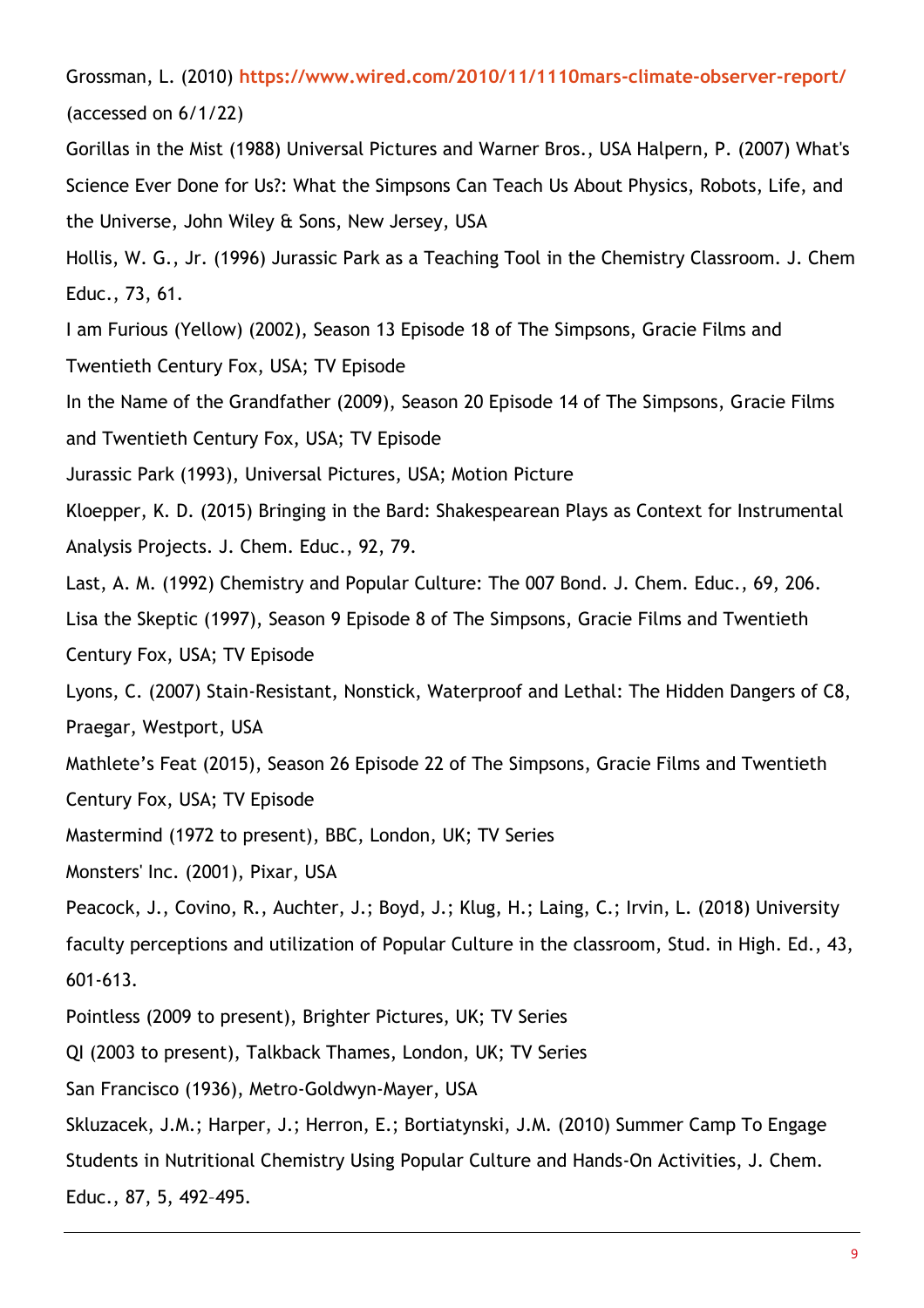STEM Education Works website, **[https://stemeducationworks.com/stems-impact-in-pop](https://stemeducationworks.com/stems-impact-in-pop-culture/)[culture/](https://stemeducationworks.com/stems-impact-in-pop-culture/)** accessed 10/1/2022.

Southward, R. E.; Hollis, W. G.; Thompson, D. W. (1992) Precipitation of a Murder: A Creative Use of Strychnine Chemistry in Agatha Christie's The Mysterious Affair at Styles. J. Chem. Educ., 69, 536.

The Man Who Grew Too Much (2014), Season 25 Episode 13 of The Simpsons, Gracie Films and Twentieth Century Fox, USA; TV Episode

Tales from the Public Domain (2002), Season 13 Episode 14 of The Simpsons, Gracie Films and Twentieth Century Fox, USA; TV Episode

The Man Who Grew Too Much (2014), Season 25 Episode 13 of The Simpsons, Gracie Films and Twentieth Century Fox, USA; TV Episode

The Old Man and The Lisa (1997), Season 8 Episode 21 of The Simpsons, Gracie Films and

Twentieth Century Fox, USA; TV Episode

The Perfect Storm (2000), Warner Bros., USA

The PTA Disbands (1995), Season 6 Episode 21 of The Simpsons, Gracie Films and Twentieth

Century Fox, USA; TV Episode

The Regina Monologues (2004), Season 15 Episode 4 of The Simpsons, Gracie Films and

Twentieth Century Fox, USA; TV Episode

Treehouse of Horror VI (1995), Season 7 Episode 6 of The Simpsons, Gracie Films and

Twentieth Century Fox, USA; TV Episode

The Simpsons Movie (2007), Gracie Films and Twentieth Century Fox, USA

The Squirt and The Whale (2010), Season 21 Episode 19 of The Simpsons, Gracie Films and

Twentieth Century Fox, USA; TV Episode

The Wombles, (1973-1975), BBC, UK; TV Series

Twister (1996), Amblin Entertainment, USA University Challenge (1962 to present), College

Bowl Company in association with Granada Television, Manchester, UK; TV Series

Who Shot Mr Burns (Part 1) (1995), Season 6 Episode 25 of The Simpsons, Gracie Films and

Twentieth Century Fox, USA; TV Episode

# **Further Information**

#### ACKNOWLEDGEMENTS